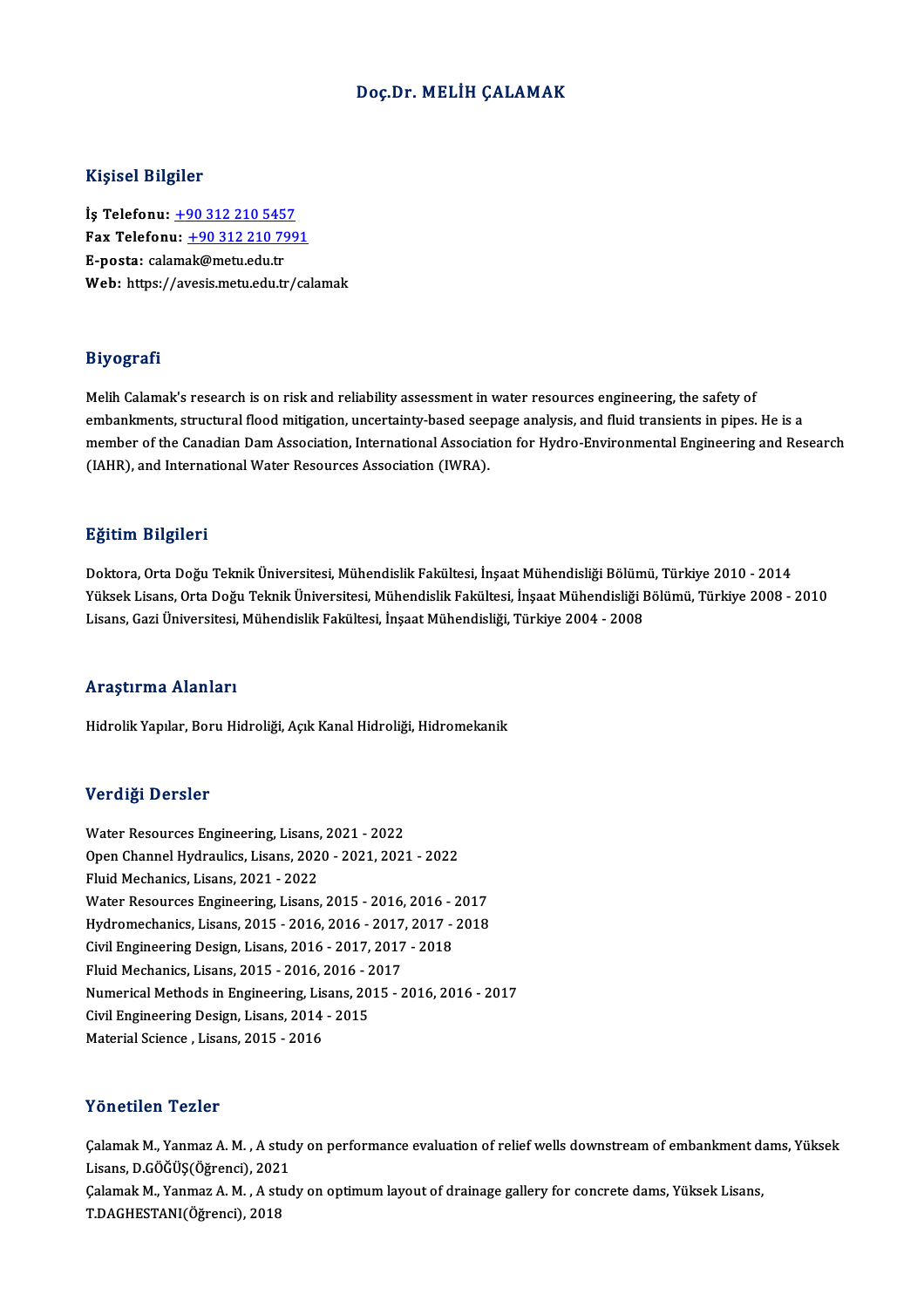Yanmaz A. M. , Çalamak M., Assessment of performance of drainage systems in earth-fill dams, Yüksek Lisans,<br>A NUP (Öğropsi), 2017 Yanmaz A. M. , Çalamak<br>A.NUR(Öğrenci), 2017<br>Yanmaz A. M., *Calamak* A NUR(Öğrenci), 2017

Yanmaz A.M. , Çalamak M., Effects of berm characteristics on earth-fill dam stability, Yüksek Lisans, Y.KILIÇ(Öğrenci),<br>2017

# <sub>2017</sub><br>SCI, SSCI ve AHCI İndekslerine Giren Dergilerde Yayınlanan Makaleler

- CI, SSCI ve AHCI Indekslerine Giren Dergilerde Yayınlanan Makaleler<br>I. Experimental Investigation of Flood Management by an Instantaneous Levee Breach<br>Al Hafidh LA L. Calamak M. Larecaus L.A. Chaudhw M.H. Imran L. Experimental Investigation of Flood Management by an Instand.<br>Al-Hafidh I. A. I. , Calamak M., Larocque L. A. , Chaudhry M. H. , Imran J.<br>JOUPMAL OF HYDRAILLE ENCINEERING silt 148 sa 2, 2022 (SCL Indel Experimental Investigation of Flood Management by an Instantaneous Levee Bre<br>Al-Hafidh I. A. I. , Calamak M., Larocque L. A. , Chaudhry M. H. , Imran J.<br>JOURNAL OF HYDRAULIC ENGINEERING, cilt.148, sa.2, 2022 (SCI İndeksler Al-Hafidh I. A. I. , Calamak M., Larocque L. A. , Chaudhry M. H. , Imran J.<br>JOURNAL OF HYDRAULIC ENGINEERING, cilt.148, sa.2, 2022 (SCI indekslerine Giren Dergi)<br>II. Multiobjective optimization of a tubular pump to improve
- JOURNAL OF HYDRAULIC<br>Multiobjective optimiza<br>hydraulic performance<br><sup>7hoo W.</sup> <sup>7hong L. Yu Y. 7h</sup> Multiobjective optimization of a tubular<br>hydraulic performance<br>Zhao W., Zhang J., Yu X., Zhou D., Calamak M.<br>Preseedings of the Institution of Meshanisal.

hydraulic performance<br>Zhao W., Zhang J., Yu X., Zhou D., Calamak M.<br>Proceedings of the Institution of Mechanical Engineers, Part C: Journal of Mechanical Engineering Science, cilt.235, Zhao W., Zhang J., Yu X., Zhou D., Calamak M.<br>Proceedings of the Institution of Mechanical Engineers, F<br>sa.9, ss.1555-1566, 2021 (SCI İndekslerine Giren Dergi)<br>Numerisal madelling of seenage through earthen Proceedings of the Institution of Mechanical Engineers, Part C: Journal of Mechanical Engineering Scien<br>sa.9, ss.1555-1566, 2021 (SCI Indekslerine Giren Dergi)<br>III. Numerical modelling of seepage through earthen dams with

- sa.9, ss.1555-1566, 2021 (SCI İndekslerine Giren Dergi)<br>Numerical modelling of seepage through earthen dams with animal burrows: a c<br>Calamak M., Larocque L. A. , Chaudhry M. H.<br>Journal of Hydraulic Research, cilt.59, sa.3, Numerical modelling of seepage through earthen dams with animal burrows: a ca<br>Calamak M., Larocque L. A. , Chaudhry M. H.<br>Journal of Hydraulic Research, cilt.59, sa.3, ss.488-499, 2021 (SCI İndekslerine Giren Dergi)<br>On the Calamak M., Larocque L. A. , Chaudhry M. H.<br>Journal of Hydraulic Research, cilt.59, sa.3, ss.488-499, 2021 (SCI indekslerine Giren Dergi)<br>IV. On the optimum layout of a drainage gallery in concrete gravity dams on isotropi
- Journal of Hydraulic Research, cilt.59, sa.3<br>On the optimum layout of a drainage<br>Daghestani T., Çalamak M., YANMAZ A. M.<br>Environmental and Engineering Cooscion On the optimum layout of a drainage gallery in concrete gravity dams on isotropic foundation<br>Daghestani T., Çalamak M., YANMAZ A. M.<br>Environmental and Engineering Geoscience, cilt.25, sa.4, ss.345-358, 2019 (SCI Expanded İ Daghestani T., Çalamak M., YANMAZ A. M.<br>Environmental and Engineering Geoscience, cilt.25, sa.4, ss.345-358, 2019 (SCI Expanded İndekslerine Giren<br>Dergi) Environmental and Engineering Geoscience, cilt.25, sa.4, ss.345-358, 2019 (<br>Dergi)<br>V. Reliability-based evaluation of scouring around dual bridge piers<br>Vilmaz M. Colamak M. VANM47. A. M
- Dergi)<br>Reliability-based evaluation of sc<br>Yilmaz M., Calamak M., YANMAZ A. M.<br>Credieviner, silt 71, se 9, ss 729, 747, 1 Reliability-based evaluation of scouring around dual bridge piers<br>Yilmaz M., Calamak M., YANMAZ A. M.<br>Gradjevinar, cilt.71, sa.9, ss.739-747, 2019 (SCI Expanded İndekslerine Giren Dergi)<br>Performance Evaluation of Internal

## Yilmaz M., Calamak M., YANMAZ A. M.<br>Gradjevinar, cilt.71, sa.9, ss.739-747, 2019 (SCI Expanded Indekslerin<br>VI. Performance Evaluation of Internal Drains of Earthen Dams<br>Calamak M., Yilmaz A. N., Yanmaz A. M. Gradjevinar, cilt.71, sa.9, ss.739-747, 20<br>Performance Evaluation of Interna<br>Calamak M., Yilmaz A. N. , Yanmaz A. M.<br>Journal of Performance of Constructed Journal of Performance of Constructed Facilities, cilt.32, sa.6, 2018 (SCI Expanded İndekslerine Giren Dergi) Calamak M., Yilmaz A. N. , Yanmaz A. M.<br>Journal of Performance of Constructed Facilities, cilt.32, sa.6, 2018 (SCI Expanded Indekslerine Giren D<br>VII. Assessment of core-filter configuration performance of rock-fill dams un

## Journal of Performance of<br>Assessment of core-filt<br>Calamak M., Yanmaz A. M.<br>International Journal of C Assessment of core-filter configuration performance of rock-fill dams under uncertaint<br>Calamak M., Yanmaz A. M.<br>International Journal of Geomechanics, cilt.18, sa.4, 2018 (SCI Expanded İndekslerine Giren Dergi)<br>Probobilist

International Journal of Geomechanics, cilt.18, sa.4, 2018 (SCI Expanded Indekslerine Giren Dergi)

# Calamak M., Yanmaz A. M.<br>International Journal of Geomechanics, cilt.18, sa.4, 2018 (SCI Expanded Indekslerine Giren Dergi<br>VIII. Probabilistic evaluation of the effects of uncertainty in transient seepage parameters<br>Calama

Probabilistic evaluation of the effects of uncertainty in transient seepage parameters<br>Calamak M., Melih Yanmaz A. M. , Kentel E.<br>Journal of Geotechnical and Geoenvironmental Engineering, cilt.143, sa.9, 2017 (SCI Expanded Calama<br>Journal<br>Dergi)<br>Unceri Journal of Geotechnical and Geoenvironmental Engineering, cilt.143, sa.9, 2017 (SCI Expanded Indek<br>Dergi)<br>IX. Uncertainty quantification of transient unsaturated seepage through embankment dams<br>Celamek M. Yanmaz A. M

Dergi)<br>IX. Uncertainty quantification of transient unsaturated seepage through embankment dams<br>Calamak M., Yanmaz A. M. Uncertainty quantification of transient unsaturated seepage through embankment dams<br>Calamak M., Yanmaz A. M.<br>International Journal of Geomechanics, cilt.17, sa.6, ss.1-11, 2017 (SCI Expanded İndekslerine Giren Dergi)<br>Perfo

## Calamak M., Yanmaz A. M.<br>International Journal of Geomechanics, cilt.17, sa.6, ss.1-11, 2017 (SCI Expanded İndekslerine Giren Dergi)<br>X. Performance of a pumped discharge line with combined application of protection devices International Jou<br>Performance o<br>water hammer<br>PEZAELV Colom Performance of a pumped disc<br>water hammer<br>REZAEİ V., Calamak M., BOZKUŞ Z.<br>KSCE Journal of Civil Engineering water hammer<br>REZAEİ V., Calamak M., BOZKUŞ Z.<br>KSCE Journal of Civil Engineering, cilt.21, sa.4, ss.1493-1500, 2017 (SCI Expanded İndekslerine Giren Dergi)

REZAEİ V., Calamak M., BOZKUŞ Z.<br>KSCE Journal of Civil Engineering, cilt.21, sa.4, ss.1493-1500, 2017 (SCI Expanded İndekslerine Giren Dergi)<br>XI. Estimation of flood induced overtopping reliability of dams on Tanyeri Dam c KSCE Journal of Civil Engineering, cilt.21, sa.4, ss.1493-1500, 2017 (SCI Expanded İndekslerine Gire<br>Estimation of flood induced overtopping reliability of dams on Tanyeri Dam case study<br>Baraji örneginde barajlarin taskin Estimation<br>Baraji örn<br>Çalamak M.<br>Journal of t Baraji örneginde barajlarin taskin nedeniyle üstten asilma güvenilirliginin belirlenmesi<br>Çalamak M.<br>Journal of the Faculty of Engineering and Architecture of Gazi University, cilt.32, sa.3, ss.965-975, 2017 (SCI<br>Eynanded İ

Calamak M.<br>Journal of the Faculty of Engineering<br>Expanded İndekslerine Giren Dergi)<br>Fyaluation of 600un rick at found Journal of the Faculty of Engineering and Architecture of Gazi U<br>Expanded Indekslerine Giren Dergi)<br>XII. Evaluation of scour risk at foundations of river bridges<br>VANMAZA M. CALAMAZM

Expanded İndekslerine Giren<br>**Evaluation of scour risk a**<br>YANMAZ A.M. , ÇALAMAK M.<br>Telmik Dengi (Technical Jeurn YANMAZ A. M. , ÇALAMAK M.<br>Teknik Dergi/Technical Journal of Turkish Chamber of Civil Engineers, cilt.27, ss.1997-2012, 2016 (SCI Expanded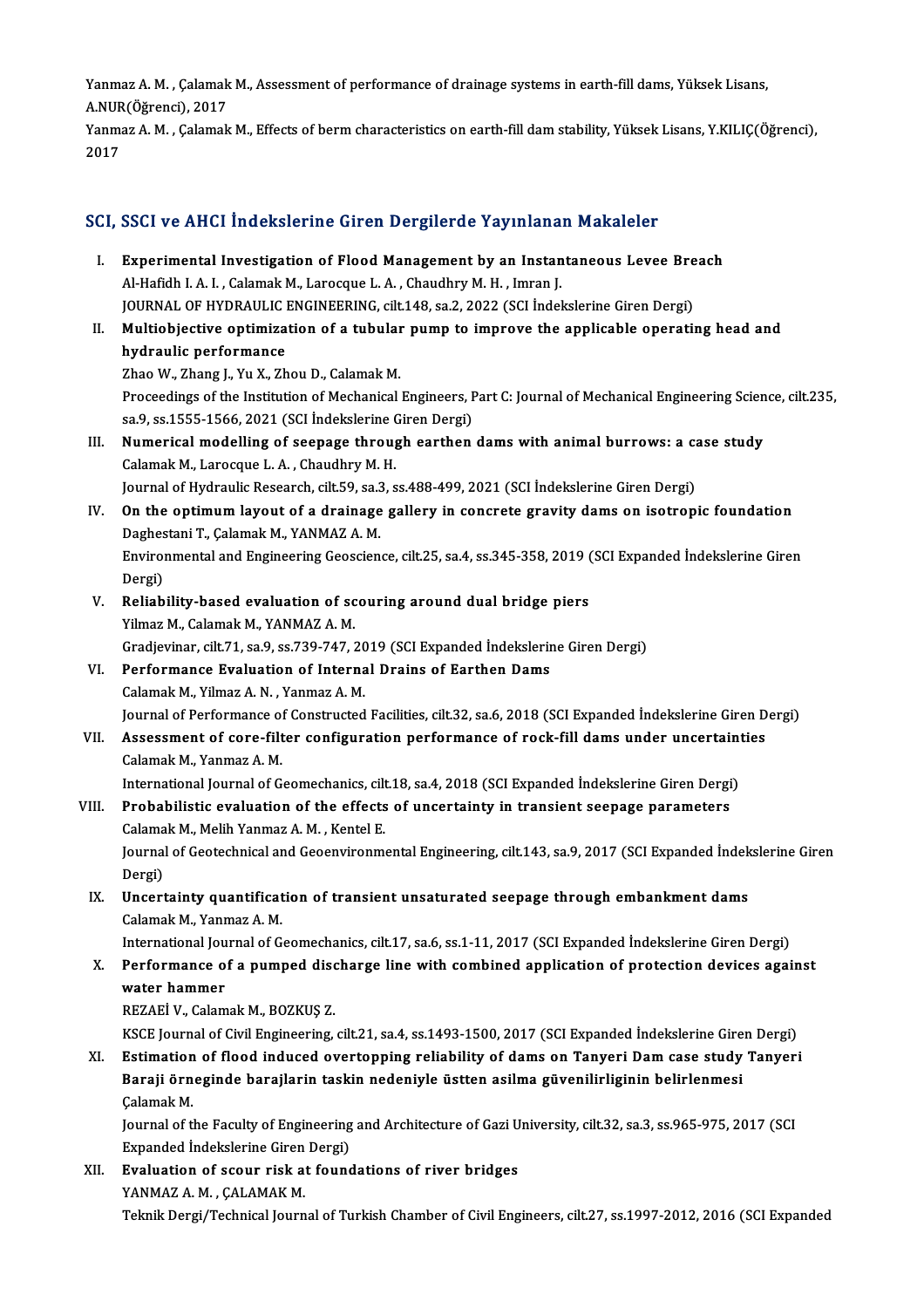İndekslerine Giren Dergi)

İndekslerine Giren Dergi)<br>XIII. Evaluation of scour risk at foundations of river bridges Akarsu Köprü Temellerindeki Oyulma<br>Riskinin Dežerlendirilmesi İndekslerine Giren Dergi)<br>Evaluation of scour risk at<br>Riskinin Değerlendirilmesi<br><sup>Vonmag</sup> A.M. *C*alamak M Riskinin Değerlendirilmesi<br>Yanmaz A.M., Çalamak M. Riskinin Değerlendirilmesi<br>Yanmaz A. M. , Çalamak M.<br>Teknik Dergi/Technical Journal of Turkish Chamber of Civil Engineers, cilt.27, sa.3, ss.7533-7549, 2016 (SCI<br>Evnanded İndelselerine Ciren Dergi) Yanmaz A. M. , Çalamak M.<br>Teknik Dergi/Technical Journal of Tu<br>Expanded İndekslerine Giren Dergi)<br>Comnarison of porformance of t Teknik Dergi/Technical Journal of Turkish Chamber of Civil Engineers, cilt.27, sa.3, ss.7533-754<br>Expanded Indekslerine Giren Dergi)<br>XIV. Comparison of performance of two run-of-river plants during transient conditions<br>CALA

## Expanded Indekslerine G<br>Comparison of perform<br>CALAMAK M., BOZKUŞ Z.<br>Journal of Performance c Comparison of performance of two run-of-river plants during transient conditions<br>ÇALAMAK M., BOZKUŞ Z.<br>Journal of Performance of Constructed Facilities, cilt.27, sa.5, ss.624-632, 2013 (SCI Expanded İndekslerine Giren<br>Dorg CALAM<br>Journal<br>Dergi)<br>Protes

Journal of Performance of Constructed Facilities, cilt.27, sa.5, ss.624-632, 2013 (SCI Expa<br>Dergi)<br>XV. Protective measures against waterhammer in run-of-river hydropower plants<br>CALAMAK M. POZKIS 7 Dergi)<br><mark>Protective measures a</mark><br>ÇALAMAK M., BOZKUŞ Z.<br>Telmik Dergi (Technicel I CALAMAK M., BOZKUŞ Z.<br>Teknik Dergi/Technical Journal of Turkish Chamber of Civil Engineers, cilt.23, ss.1623-1636, 2012 (SCI Expanded İndekslerine Giren Dergi) Teknik Dergi/Technical Journal of Turkish Chamber of Civil Engineers, cilt.23, ss.1623-1636, 2012 (States indekslerine Giren Dergi)<br>XVI. Protective measures against waterhammer in run of river hydropower plants Nehir tipi<br>

İndekslerine Giren Dergi)<br>Protective measures against waterhammer in run of river hydropov<br>hidroelektrik santrallerde su darbesine karşi alinabilecek önlemler<br>CALAMAKM, POZKUS Z Protective measures a<br>hidroelektrik santralle<br>ÇALAMAK M., BOZKUŞ Z.<br>Telmik Dergi (Technicel I hidroelektrik santrallerde su darbesine karşi alinabilecek önlemler<br>ÇALAMAK M., BOZKUŞ Z.<br>Teknik Dergi/Technical Journal of Turkish Chamber of Civil Engineers, cilt.23, sa.4, ss.6187-6202, 2012 (SCI<br>Eynanded İndelslerine C

ÇALAMAK M., BOZKUŞ Z.<br>Teknik Dergi/Technical Journal of Tu<br>Expanded İndekslerine Giren Dergi)

# Expanded Indekslerine Giren Dergi)<br>Diğer Dergilerde Yayınlanan Makaleler

- Iger Dergilerde Yayınlanan Makaleler<br>I. On the Stability of Moderate Height Berm-Type Earthen Dams: The Hancagiz Dam Example<br>Colamek M. Kilie V. VANMAZ A M Calamak M., Kilic Y., YANMAZ A. M.<br>Calamak M., Kilic Y., YANMAZ A. M.<br>CEOTECHNICAL AND CEOLOCICAL On the Stability of Moderate Height Berm-Type Earthen Dams: The Hancagiz Dam Example<br>Calamak M., Kilic Y., YANMAZ A. M.<br>GEOTECHNICAL AND GEOLOGICAL ENGINEERING, cilt.38, sa.4, ss.4169-4179, 2020 (ESCI İndekslerine Giren<br>Pe Calama<br>GEOTE<br>Dergi)<br>Demir GEOTECHNICAL AND GEOLOGICAL ENGINEERING, cilt.38, sa.4, ss.4169-4179, 20<br>Dergi)<br>II. Demiryolu dolgularının taşkın anındaki güvenliğinin değerlendirilmesi<br>CALAMAK M
- Dergi)<br>II. Demiryolu dolgularının taşkın anındaki güvenliğinin değerlendirilmesi<br>CALAMAKM. Demiryolu dolgularının taşkın anındaki güvenliğinin değerlendirilmesi<br>ÇALAMAK M.<br>Pamukkale Üniversitesi Mühendislik Bilimleri Dergisi, cilt.24, sa.3, ss.453-460, 2018 (Diğer Kurumların Hakemli

CALAMAK<br>Pamukkale<br>Dergileri)<br>Nobir Tin Pamukkale Üniversitesi Mühendislik Bilimleri Dergisi, cil<br>Dergileri)<br>III. Nehir Tipi Hidroelektrik Santraller ve Su Darbesi

Dergileri)<br><mark>Nehir Tipi H</mark><br>ÇALAMAK M.<br><sup>Von: Dünyası</sup> Nehir Tipi Hidroelektrik Santraller ve Su Darbesi<br>ÇALAMAK M.<br>Yapı Dünyası, cilt.180, ss.11-17, 2011 (Hakemsiz Dergi)

# Yapı Dünyası, cilt.180, ss.11-17, 2011 (Hakemsiz Dergi)<br>Hakemli Kongre / Sempozyum Bildiri Kitaplarında Yer Alan Yayınlar

- I. Experimental investigations of floodmanagement by an engineered levee breach IbrahimI.A. ,CalamakM.,LaRocque L., ImranJ. Experimental investigations of flood management by an engineered levee breach<br>Ibrahim I. A. , Calamak M., LaRocque L., Imran J.<br>2019 ASDSO Annual Dam Safety Conference, Florida, Amerika Birleşik Devletleri, 8 - 12 Eylül 20 Ibrahim I. A. , Calamak M., LaRocque L., Imran J.<br>2019 ASDSO Annual Dam Safety Conference, Florida, Amerika Birleşik Devletleri, 8 - 12 Eylül 2019, ss.751-7<br>II. A Review of the Anita Dam Incident: Internal Erosion Caus
- 2019 ASD<br>**A Review<br>Learned**<br>CALAMAR II. A Review of the Anita Dam Incident: Internal Erosion Caused by a Buried Conduit and Lessons<br>Learned<br>CALAMAK M., Yılmaz M.
	-

5th International Symposium on Dam Safety, İstanbul, Türkiye, 27 - 31 Ekim 2018, cilt.2, ss.700-709

CALAMAK M., Yılmaz M.<br>1990- 5th International Symposium on Dam Safety, İstanbul, Türkiye, 27 - 31 Ekim 2018, cilt.2, ss.700-709<br>1991- 11. İnşaat Mühendisliği Lisans Eğitiminin Bir Parçası Olarak Araştırma ve Sosyal Sorumlu 5th International Symposiu<br>İnşaat Mühendisliği Lisa<br>ÇALAMAK M., AKGÜNER C.<br>4. İnsaat Mühendisliği Eğiti İnşaat Mühendisliği Lisans Eğitiminin Bir Parçası Olarak Araştırma ve Sosyal S<br>ÇALAMAK M., AKGÜNER C.<br>4. İnşaat Mühendisliği Eğitimi Sempozyumu, İzmir, Türkiye, 17 - 18 Kasım 2017, ss.74-82<br>Effecta of Bunnowing Animala on

CALAMAK M., AKGÜNER C.<br>4. İnşaat Mühendisliği Eğitimi Sempozyumu, İzmir, Türkiye, 17 - 18 Kasım 2017<br>IV. Effects of Burrowing Animals on Seepage Behavior of Earthen Dams 4. İnşaat Mühendisliği Eğitimi Sempozyumu, İzr<br>Effects of Burrowing Animals on Seepage<br>ÇALAMAK M., Bilgin G., Demirkapu H., Kobal A.<br>16th World Water Congress, International Wat CALAMAK M., Bilgin G., Demirkapu H., Kobal A.<br>16th World Water Congress, International Water Resources Associarion (IWRA), Cancun, Meksika, 29 Mayıs - 03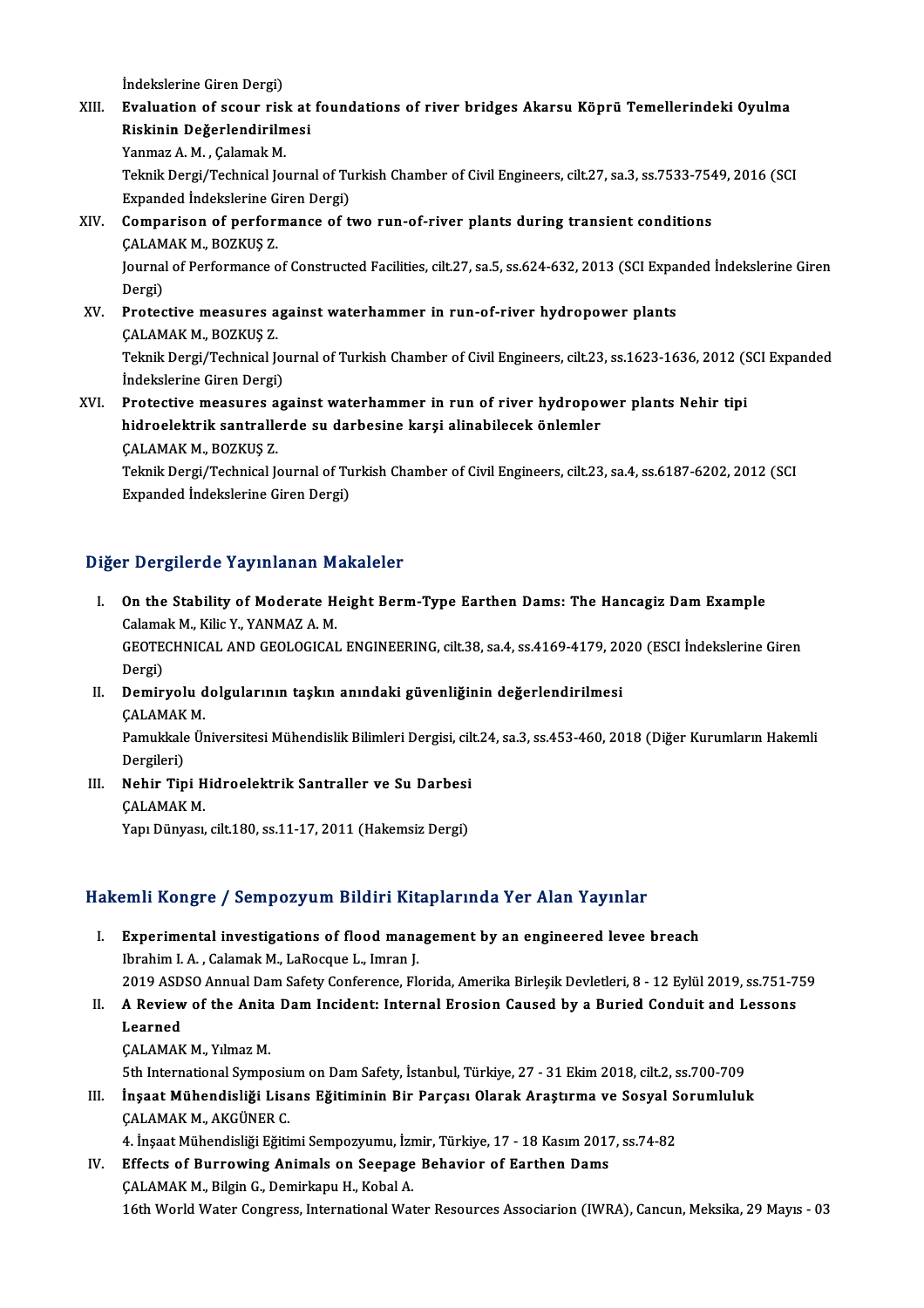Haziran2017, ss.1-11

- Haziran 2017, ss.1-11<br>V. Effect of Drainage Properties on Seepage Behavior of Earth-Fill Dams<br>CALAMAKM Vilmar A N. VANMAZ A M Haziran 2017, ss.1-11<br>Effect of Drainage Properties on See<sub>l</sub><br>ÇALAMAK M., Yilmaz A. N. , YANMAZ A. M.<br>12th International Congrees on Advances Effect of Drainage Properties on Seepage Behavior of Earth-Fill Dams<br>ÇALAMAK M., Yilmaz A. N. , YANMAZ A. M.<br>12th International Congress on Advances in Civil Engineering (ACE 2016), İstanbul, Türkiye, 21 - 23 Eylül 2016,<br>9 CALAM<br>12th In<br>ss.1-8 VI. Seepage characteristics in embankments subject to variable water storages on both sides
- ÇALAMAK M., YANMAZ A.M. Seepage characteristics in embankments subject to variable water storages on both sides<br>CALAMAK M., YANMAZ A. M.<br>4th European Congress of the International Association of Hydroenvironment engineering and Research, IAHR<br>201 CALAMAK M., YANMAZ A. M.<br>4th European Congress of the International Association<br>2016, Liege, Belçika, 27 - 29 Temmuz 2016, ss.551-556<br>Akansu Könnüleninde Yıkılma Biskinin Asaltılması

4th European Congress of the International Association of Hydroenvironment of 2016, Liege, Belçika, 27 - 29 Temmuz 2016, ss.551-556<br>VII. Akarsu Köprülerinde Yıkılma Riskinin Azaltılması Üzerine Bir Çalışma<br>Selamoğlu M. CAL

- 2016, Liege, Belçika, 27 29 Temmuz 2016,<br>**Akarsu Köprülerinde Yıkılma Riskinin**<br>Selamoğlu M., ÇALAMAK M., YANMAZ A. M.<br>4. Su Yanıları Semnezzumu, Antalya Türkiy Akarsu Köprülerinde Yıkılma Riskinin Azaltılması Üzerine Bir Çalışm:<br>Selamoğlu M., ÇALAMAK M., YANMAZ A. M.<br>4. Su Yapıları Sempozyumu, Antalya, Türkiye, 19 - 21 Kasım 2015, ss.185-194<br>Dolay Barailarda Filtre Tane Dažılımı
- Selamoğlu M., ÇALAMAK M., YANMAZ A. M.<br>4. Su Yapıları Sempozyumu, Antalya, Türkiye, 19 21 Kasım 2015, ss.185-194<br>VIII. Dolgu Barajlarda Filtre Tane Dağılımı Belirsizliğinin Sızmaya Olan Etkisi Üzerine Bir Çalışma<br>CAL 4. Su Yapıları Sempozyumu, Antalya, Türkiye, 19 - 21 Kasım 2015, ss.185-194<br>Dolgu Barajlarda Filtre Tane Dağılımı Belirsizliğinin Sızmaya Olan Et<br>ÇALAMAK M., YANMAZ A. M. Dolgu Barajlarda Filtre Tane Dağılımı Belirsizliğinin Sızmaya Olan Etkisi Üz<br>ÇALAMAK M., YANMAZ A. M.<br>4. Ulusal Baraj Güvenliği Sempozyumu, Elazığ, Türkiye, 9 - 11 Ekim 2014, ss.127-137<br>Probobilistia assessment of slape st

4. Ulusal Baraj Güvenliği Sempozyumu, Elazığ, Türkiye, 9 - 11 Ekim 2014, ss 127-137

IX. Probabilistic assessment of slope stability for earth-fill dams having random soil parameters Calamak M., YANMAZ A. M.

5th IAHR International Symposium on Hydraulic Structures: Hydraulic Structures and Society - Engineering Calamak M., YANMAZ A. M.<br>5th IAHR International Symposium on Hydraulic Structures: Hydraulic Structures<br>Challenges and Extremes, ISHS 2014, Brisbane, Avustralya, 25 - 27 Haziran 2014<br>Türkiye de Barei Mühandieliği Colisimi 5th IAHR International Symposium on Hydraulic Structures: Hydraulic Struc<br>Challenges and Extremes, ISHS 2014, Brisbane, Avustralya, 25 - 27 Haziran<br>X. Türkiye de Baraj Mühendisliği Gelişimi Üzerine Bir Değerlendirme<br>CALAMA

- Challenges and Extremes, ISHS 2014, 1<br>Türkiye de Baraj Mühendisliği Ge<br>ÇALAMAK M., ARICI Y., YANMAZ A. M.<br>2. Su Vanıları Somnozuumu, Ankara T Türkiye de Baraj Mühendisliği Gelişimi Üzerine Bir Değerlendirm<br>ÇALAMAK M., ARICI Y., YANMAZ A. M.<br>3. Su Yapıları Sempozyumu, Ankara, Türkiye, 7 - 08 Aralık 2013, ss.73-83<br>Numerical investigation of aneration levels in a s
- CALAMAK M., ARICI Y., YANMAZ A. M.<br>3. Su Yapıları Sempozyumu, Ankara, Türkiye, 7 08 Aralık 2013, ss.73-83<br>XI. Numerical investigation of operation levels in a surge tank of a small hydropower plant<br>CALAMAK M. POZKUS 3. Su Yapıları Sempozyun<br>Numerical investigatio<br>ÇALAMAK M., BOZKUŞ Z.<br>10th International Congr ÇALAMAK M., BOZKUŞ Z.

10th International Congress on Advances in Civil Engineering (ACE 2010), Ankara, Türkiye, 17 - 19 Ekim 2012, ss.1-8 10th International Congress on Advances in Civil Engineering (ACE 2<br>ss.1-8<br>XII. Spatial Variability In Seepage Flow Through Earth-Fill Dams<br>Colamak M. Vanmag A. M. Kantal Endožan E

- ss.1-8<br>Spatial Variability In Seepage Flow Thro<br>Çalamak M., Yanmaz A. M. , Kentel Erdoğan E.<br>CDA 2012 Annual Conference, Montreal Kan Spatial Variability In Seepage Flow Through Earth-Fill Dams<br>Çalamak M., Yanmaz A. M. , Kentel Erdoğan E.<br>CDA 2013 Annual Conference , Montreal, Kanada, 5 - 10 Ekim 2013, ss.1-10<br>Seepage analysis of earth fill dams boying r
- Calamak M., Yanmaz A. M. , Kentel Erdoğan E.<br>CDA 2013 Annual Conference , Montreal, Kanada, 5 10 Ekim 20<br>XIII. Seepage analysis of earth fill dams having random fields<br>CALAMAK M., KENTEL E., YANMAZ A. M. CDA 2013 Annual Conference , Montreal<br>Seepage analysis of earth fill dams <br>CALAMAK M., KENTEL E., YANMAZ A. M.<br>10th International Congress on Advance Seepage analysis of earth fill dams having random fields<br>ÇALAMAK M., KENTEL E., YANMAZ A. M.<br>10th International Congress on Advances in Civil Engineering (ACE 2010), Ankara, Türkiye, 17 - 19 Ekim 2012,<br>201.9 CALAM<br>10th In<br>ss.1-9 10th International Congress on Advances in Civil Engineering (ACE 2010), Ankara, Türkiye, 17 - 19 Eki<br>ss.1-9<br>XIV. Numerical Investigation of Operation Levels in a Surge Tank of a Small Hydropower Plant
- ss.1-9<br>Numerical Investigatio<br>ÇALAMAK M., BOZKUŞ Z.<br>the 10th International Co Numerical Investigation of Operation Levels in a Surge Tank of a Small Hydropower Plant<br>CALAMAK M., BOZKUŞ Z.<br>the 10th International Congress on Advances in Civil Engineering, Ankara, Türkiye, 17 - 19 Ekim 2012<br>Seepage Ana CALAMAK M., BOZKUŞ Z.<br>the 10th International Congress on Advances in Civil Engineering, Ankara, Türkiye, 17 - 19 Ekim 2012<br>XV. Seepage Analysis Through Earth-Fill Dams Having Random Fields

Çalamak M., Yanmaz A.M., Kentel Erdoğan E. Seepage Analysis Through Earth-Fill Dams Having Random Fields<br>Çalamak M., Yanmaz A. M. , Kentel Erdoğan E.<br>Tenth International Congress on Advances in Civil Engineering, Ankara, Türkiye, 17 - 19 Ekim 2012, ss.21-30<br>Nobir T Calamak M., Yanmaz A. M. , Kentel Erdoğan E.<br>Tenth International Congress on Advances in Civil Engineering, Ankara, Türkiye, 17 - 19 Ekim 2<br>XVI. Nehir Tipi Hidroelektrik Santrallerde SCADA Sistemi Otomasyon ve Uzaktan Eriş

## Tenth Interna<br>Nehir Tipi H<br>ÇALAMAK M.<br>2. Su Yanıları

1992 Nehir Tipi Hidroelektrik Santrallerde SCADA Sistemi Otomasyon ve Uzaktan Erişim<br>CALAMAK M.<br>2. Su Yapıları Sempozyumu, Diyarbakır, Türkiye, 16 - 18 Eylül 2011, ss.97-103

## Etkinlik Organizasyonlarındaki Görevler

Etkinlik Organizasyonlarındaki Görevler<br>Çalamak M., Elçi Ş., Bombar G., Köken M., Kökpınar M. A. , Kırca V. Ş. Ö. , Eriş E., Özbahçeci B., Tayfur G., 14. Uluslararası<br>Hidrobilin ve Mühandialik Kongresi, Bilimsel Kongre / S Himmin vi gunizaciy olitar matım dör ovlor<br>Çalamak M., Elçi Ş., Bombar G., Köken M., Kökpınar M. A. , Kırca V. Ş. Ö. , Eriş E., Özbahçeci B., Tayfur G., 14. Ulusl<br>Hidrobilim ve Mühendislik Kongresi, Bilimsel Kongre / Sempo